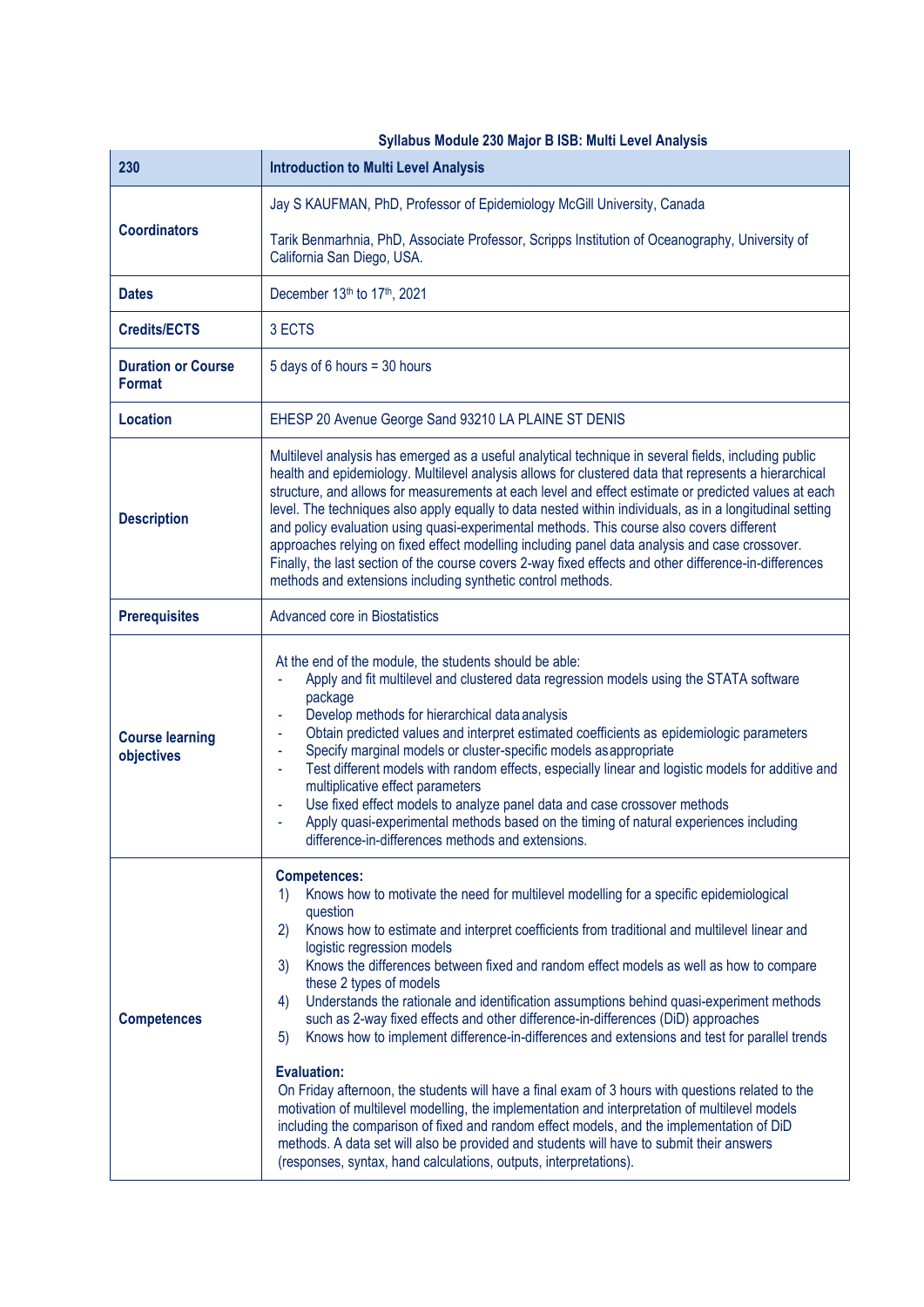| <b>Structure</b><br>(details of sessions<br>title/speaker/date<br>/duration) | As described, below, all morning four hour sessions consist of lectures provided by Dr Jay<br>Kaufman (from Monday to Wednesday) and Dr. Tarik Benmarhnia (Thursday and Friday), and<br>the 3.5 Hour afternoon sessions are for lab exercises, with Dr Kaufman and Dr. Tarik<br>Benmarhnia. Outlines per lecture are given below<br>Session 1. J Kaufman's Lecture includes what follows:<br>Review of Regression Modeling in Epidemiology<br>Mean Square Error and Bias/Variance Trade-Off<br>James-Stein and Empirical Bayes Shrinkage<br>Non-Collapsibility of the Odds Ratio<br>ä,<br><b>Marginal versus Conditional Estimators</b><br>÷,<br>Simpson's Paradox and Selection Bias<br>$\blacksquare$<br><b>Hierarchical Data Models</b><br>$\blacksquare$<br>Random Effects ANOVA<br>Session 2. Practice 3H30, Dr Kaufman<br>Session 3. J Kaufman's Lecture includes what follows<br><b>Fixed Versus Random Effects</b><br><b>Empirical Bayes Prediction</b><br>Parameter Estimation and Model Fitting<br>$\blacksquare$<br><b>Intraclass Correlation Coefficient</b><br>÷,<br>Discussion of Merlo et al 2006<br>Random Intercept Models with Covariates<br>÷<br>Between and within effects of Level-1 covariates<br>Session 4. Practice 3H30, Dr Kaufman<br>Session 5. J Kaufman's Lecture, includes what follows<br>Cluster-level confounding<br>$\blacksquare$<br>Hausman Test for Endogeneity<br>ä,<br><b>Random Coefficient Models</b><br>$\blacksquare$<br>Review of Effect Heterogeneity<br>÷<br>Discussion of Merlo et al 2006<br>$\blacksquare$<br><b>Marginal Models</b><br>÷<br><b>Models for Categorical Responses</b><br>÷<br>Random Intercept Logistic Regression<br>$\blacksquare$<br><b>Median Odds Ratio</b><br>$\blacksquare$<br><b>Predicted Probabilities from Categorical Models</b><br>÷<br>Random Effects Poisson Regression Models<br>Session 6. Practice 3h30, Dr Benmarhnia<br>Session 7 T Benmarhnia Lecture includes what follows:<br>Causal Inference in Observational Studies<br>Fixed Effect for Panel Data and Case Crossover designs<br>Difference-in-differences methods<br>Session 8. Practice 3h30, Dr Benmarhnia<br>Session 9 T Benmarhnia Lecture, includes what follows:<br>Applied examples<br>Questions/Answers/Summary of the week<br>Session 10. Final Exam 3h30, Drs. Kaufman & Benmarhnia |
|------------------------------------------------------------------------------|-------------------------------------------------------------------------------------------------------------------------------------------------------------------------------------------------------------------------------------------------------------------------------------------------------------------------------------------------------------------------------------------------------------------------------------------------------------------------------------------------------------------------------------------------------------------------------------------------------------------------------------------------------------------------------------------------------------------------------------------------------------------------------------------------------------------------------------------------------------------------------------------------------------------------------------------------------------------------------------------------------------------------------------------------------------------------------------------------------------------------------------------------------------------------------------------------------------------------------------------------------------------------------------------------------------------------------------------------------------------------------------------------------------------------------------------------------------------------------------------------------------------------------------------------------------------------------------------------------------------------------------------------------------------------------------------------------------------------------------------------------------------------------------------------------------------------------------------------------------------------------------------------------------------------------------------------------------------------------------------------------------------------------------------------------------------------------------------------------------------------------------------------------------------------------------------------------------------------------------------------------------------------------------------------------------------------------------------|
| <b>Resources</b>                                                             | Greenland S. Principles of multilevel modelling. Int J Epid 2000: 29(1):158-67.<br>Efron & Morris. Stein's Paradox in Statistics. Scientific American 1977; 236: 119-127. Kaufman et<br>al Modeling Community-level Effects on Preterm Birth (2003) AEP Vol. 13 (5). 5377-384<br>doi:10.1016/S1047-2797(02)00480-5<br>Merlo J, Chaix B, et al (2005a) A brief conceptual tutorial of multilevel analysis in<br>socialepidemiology: linking the statistical concept of clustering to the idea of contextual<br>phenomenon J Epidemiol Community Health, 59:443-449. doi:<br>10.1136/jech.2004.023473<br>Merlo J, Chaix, B et al THEORY AND METHODS (2005b) A brief conceptual tutorial on multilevel<br>analysis in social epidemiology: investigating contextual phenomena in different groups of<br>people, J Epidemiol Community Health 59:729-736. doi: 10.1136/jech.2004.023929<br>Schempf AH, Kaufman JS et al (2011) The Neighborhood Contribution to Black- White Perinatal                                                                                                                                                                                                                                                                                                                                                                                                                                                                                                                                                                                                                                                                                                                                                                                                                                                                                                                                                                                                                                                                                                                                                                                                                                                                                                                                                        |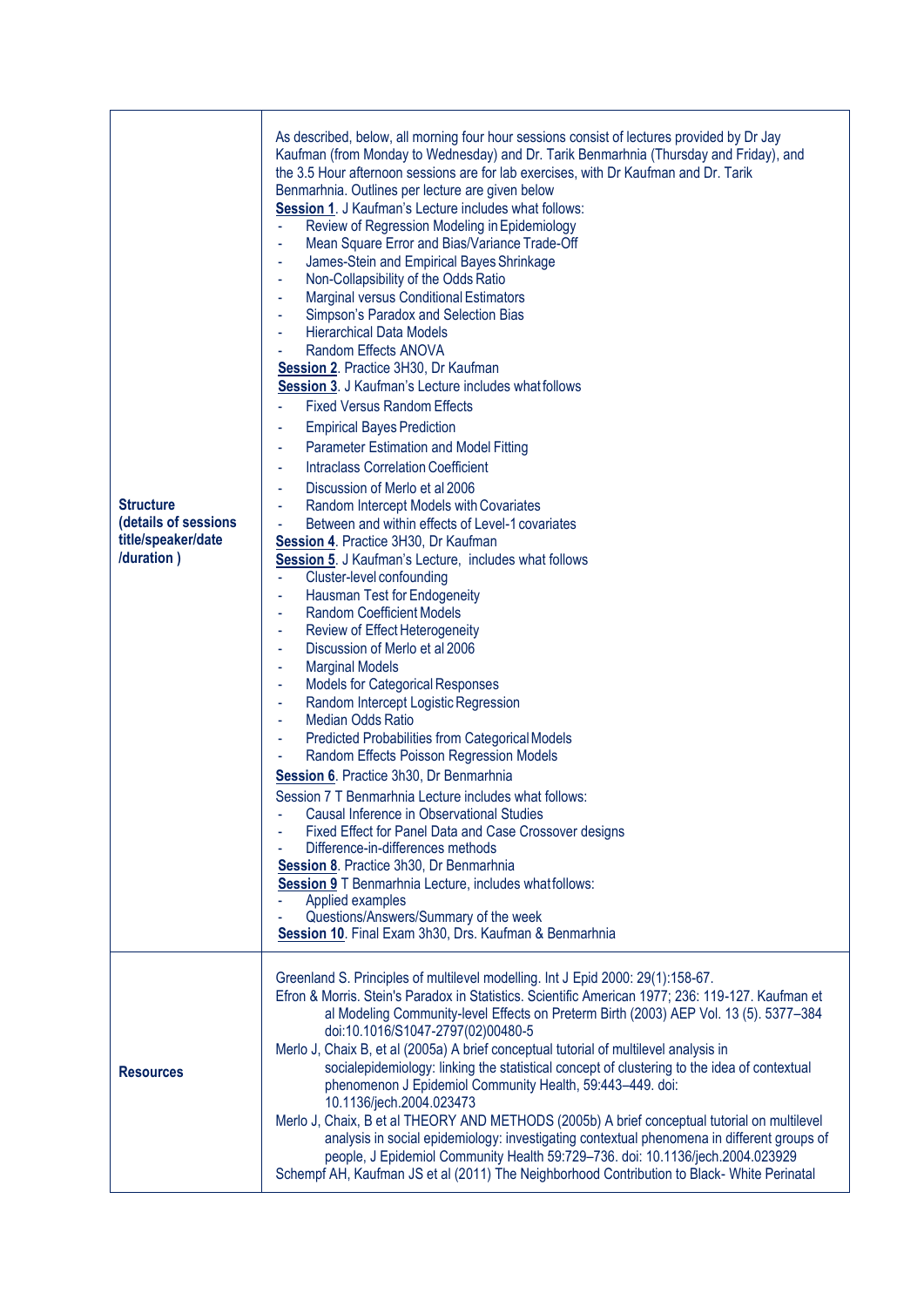|                                  | Disparities: An Example From Two North Carolina Counties, 1999-2001American<br>Journal of Epidemiology Vol. 174, No. 6 DOI: 10.1093/aje/kwr128 Schempf AH, Kaufman<br>JS (2012)<br>Accounting for context in studies of health inequalities: a review and comparison<br>of analytic approaches, Annals of Epidemiology, Volume 22, Issue 10: 683-690 RabeHesketh<br>& Skrondal "Multilevel and Longitudinal Modeling Using Stata" (2012), 3rd Edition.<br>chapter 2.<br>Hawkins SS, Chandra A, Berkma L (2012) The Impact of Tobacco Control Policies on Disparities<br>in Children's Secondhand Smoke Exposure: A Comparison of Methods, Mater Child<br>Health 16: S70-S77<br>Harper S, Strumff EC, Kaufman JS (2012) Do Medical Marijuana Laws Increase Marijuana Use?<br>Replication Study and Extension, AEP 22(3) 207-212<br>Craig, P., Katikireddi, S. V., Leyland, A., & Popham, F. (2017). Natural experiments: an overview of<br>methods, approaches, and contributions to Public Health intervention research. Annual<br>review of public health, 38, 39-56.<br>Dimick, J. B., & Ryan, A. M. (2014). Methods for evaluating changes in health care policy: the<br>difference-in-differences approach. Jama, 312(22), 2401-2402.<br>Wing, C., Simon, K., & Bello-Gomez, R. A. (2018). Designing difference in difference studies: best<br>practices for public health policy research. Annual review of public health, 39.<br>Bouttell, J., Craig, P., Lewsey, J., Robinson, M., & Popham, F. (2018). Synthetic control<br>methodology as a tool for evaluating population-level health interventions. J Epidemiol<br>Community Health, 72(8), 673-678.                                                                                                                                       |
|----------------------------------|--------------------------------------------------------------------------------------------------------------------------------------------------------------------------------------------------------------------------------------------------------------------------------------------------------------------------------------------------------------------------------------------------------------------------------------------------------------------------------------------------------------------------------------------------------------------------------------------------------------------------------------------------------------------------------------------------------------------------------------------------------------------------------------------------------------------------------------------------------------------------------------------------------------------------------------------------------------------------------------------------------------------------------------------------------------------------------------------------------------------------------------------------------------------------------------------------------------------------------------------------------------------------------------------------------------------------------------------------------------------------------------------------------------------------------------------------------------------------------------------------------------------------------------------------------------------------------------------------------------------------------------------------------------------------------------------------------------------------------------------------------------------------------------------------------|
| <b>Course requirement</b>        | Students will practice exercises in <b>Stata software</b> during each afternoon lab session and will do<br>additional homework practice.                                                                                                                                                                                                                                                                                                                                                                                                                                                                                                                                                                                                                                                                                                                                                                                                                                                                                                                                                                                                                                                                                                                                                                                                                                                                                                                                                                                                                                                                                                                                                                                                                                                               |
| <b>Grading and</b><br>assessment | Written in class exam is scheduled on 2021 Dec 17, 2:00 -5:00 pm<br>Note also that students will complete a questionnaire that assesses their own and their teammates'<br>contributions to group work. All team members will receive the same grade except if it is clear that a<br>student has not participated effectively (attended and contributed to meetings; made timely, helpful<br>contributions; been constructive, etc.). In that case, the student's grade will be lowered accordingly.                                                                                                                                                                                                                                                                                                                                                                                                                                                                                                                                                                                                                                                                                                                                                                                                                                                                                                                                                                                                                                                                                                                                                                                                                                                                                                    |
| <b>Course policy</b>             | <b>Attendance &amp; punctuality</b><br>Regular and punctual class attendance is a prerequisite for receiving credit in a course.<br>Students are expected to attend each class. Attendance will be taken at each class.<br>The obligations of attendance and punctuality cover every aspect of the course: - lectures, conferences,<br>group projects, assessments, examinations, as described in EHESP Academic Regulations<br>http://mph.ehesp.fr EHESP Academic Regulation Article. 3).<br>If students are not able to make it to class, they are required to send an email to the instructor and to<br>the MPH program coordinating team explaining their absence prior to the scheduled class date. All<br>supporting documents are provided to the end-of-year panel.<br>Students who miss class are responsible for content. Any student who misses a class has the<br>responsibility for obtaining copies of notes, handouts and assignments. If additional assistance is still<br>necessary, an appointment should be scheduled with the instructor. Class time is not to be used to go<br>over material with students who have missed class.<br>Lateness: Students who are more than 10 minutes late may be denied access to a class. Repeated<br>late arrivals may be counted as absences (See http://mph.ehesp.fr EHESP Academic Regulation<br>Article. 3 Attendance & Punctuality)<br>Maximum absences authorized & penalty otherwise<br>Above 20% of absences will be designated a fail for a given class. The students will be entitled to be<br>reassessed in any failed component(s). If they undertake a reassessment or they retake a module this<br>means that they cannot normally obtain more than the minimum pass mark (i.e. 10 out of 20)<br><b>Exceptional circumstances</b> |